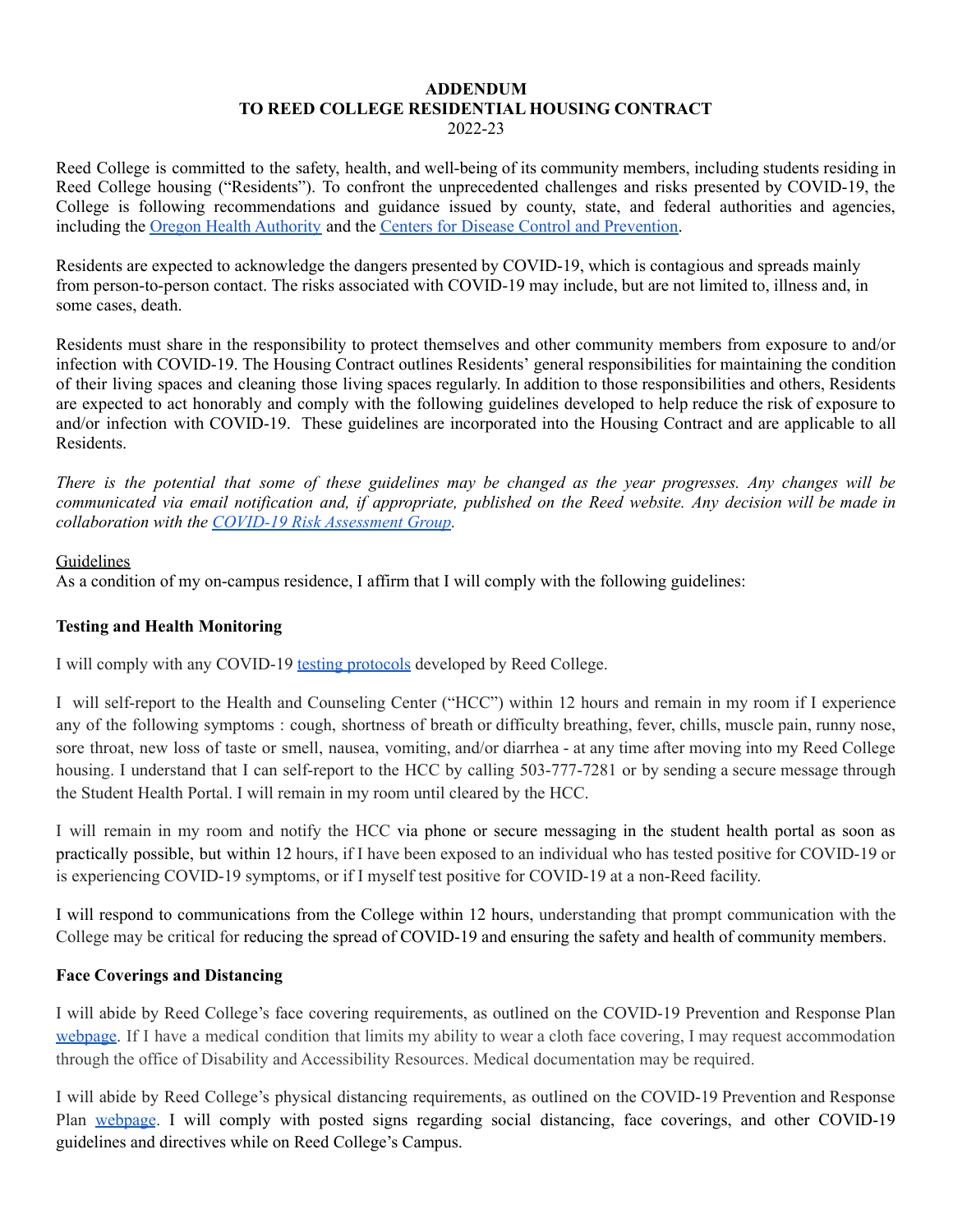### **Isolation and Quarantine**

If I test positive for COVID-19 or have had close contact with a COVID-19 case while contagious, the College may require that I move to another room to isolate for a necessary period of time, as determined by the HCC or local authorities to protect other residents and community members.

If the College requires that I move to an isolation or quarantine space, I understand that it does not constitute termination of the Housing Contract.

If the College requires me to isolate or quarantine, I will not physically attend events, work, or other activities in person until cleared by the HCC or a representative. If applicable, I will communicate directly with my instructors and student work supervisors to discuss appropriate alternatives. I understand that I may contact Student Life if I need additional assistance communicating with faculty or supervisors.

### **Building Access and Cleanliness**

I agree to abide by Reed [College's](https://www.reed.edu/coronavirus/plan/campus-access.html) guest policy**.** I understand that the guest policy outlined in the Housing Contract may be modified until further notice.

I will follow the instructions for sanitizing common spaces which may include using College-supplied disinfects to wipe down spaces after use. I will abide by occupancy limits as instructed and that the College may decide to change occupancy or close common areas, including Reed College housing kitchens and lounges in accordance with guidance, directives or advice issued by county, state, and federal authorities and agencies.

I will comply with the College's instructions to leave my assigned room, residence hall or other Reed College housing areas during scheduled cleanings or maintenance.

I will maintain appropriate physical distancing when passing employees of the College who are providing direct service to my residential building. This includes custodians, maintenance, Residence Life, Community Safety, Computing, and emergency services.

I will comply with all posted signage regarding social distancing, face coverings, common room and kitchen capacity, and other COVID-19 directives while residing in Reed College housing.

# **Leaving Campus**

I will abide by all state and local COVID [prevention](https://sharedsystems.dhsoha.state.or.us/DHSForms/Served/le3461.pdf) measures any time I leave campus during the academic year. This includes appropriate use of face coverings, physical distancing, and limiting social gatherings to no more than the approved size.

#### **Summary**

I will comply with any additional guidelines issued by the College to maintain the health, safety and well-being of the Reed College community.

The College recognizes that the situation surrounding the pandemic continues to evolve, and its strategies for reducing the spread of COVID-19 and protecting Residents from exposure must evolve as new information becomes available. The College retains the right to adopt additional guidelines as necessary, to close Reed College housing, or make modifications to an individual Resident's living arrangements for reasons beyond its control, including but not limited to the circumstances listed in the "Emergency Termination" section of the Housing Contract. Further, the College may terminate the Housing Contract for noncompliance with this Addendum, other provisions of the Housing Contract, or violation of any other Reed College policy or guidelines.